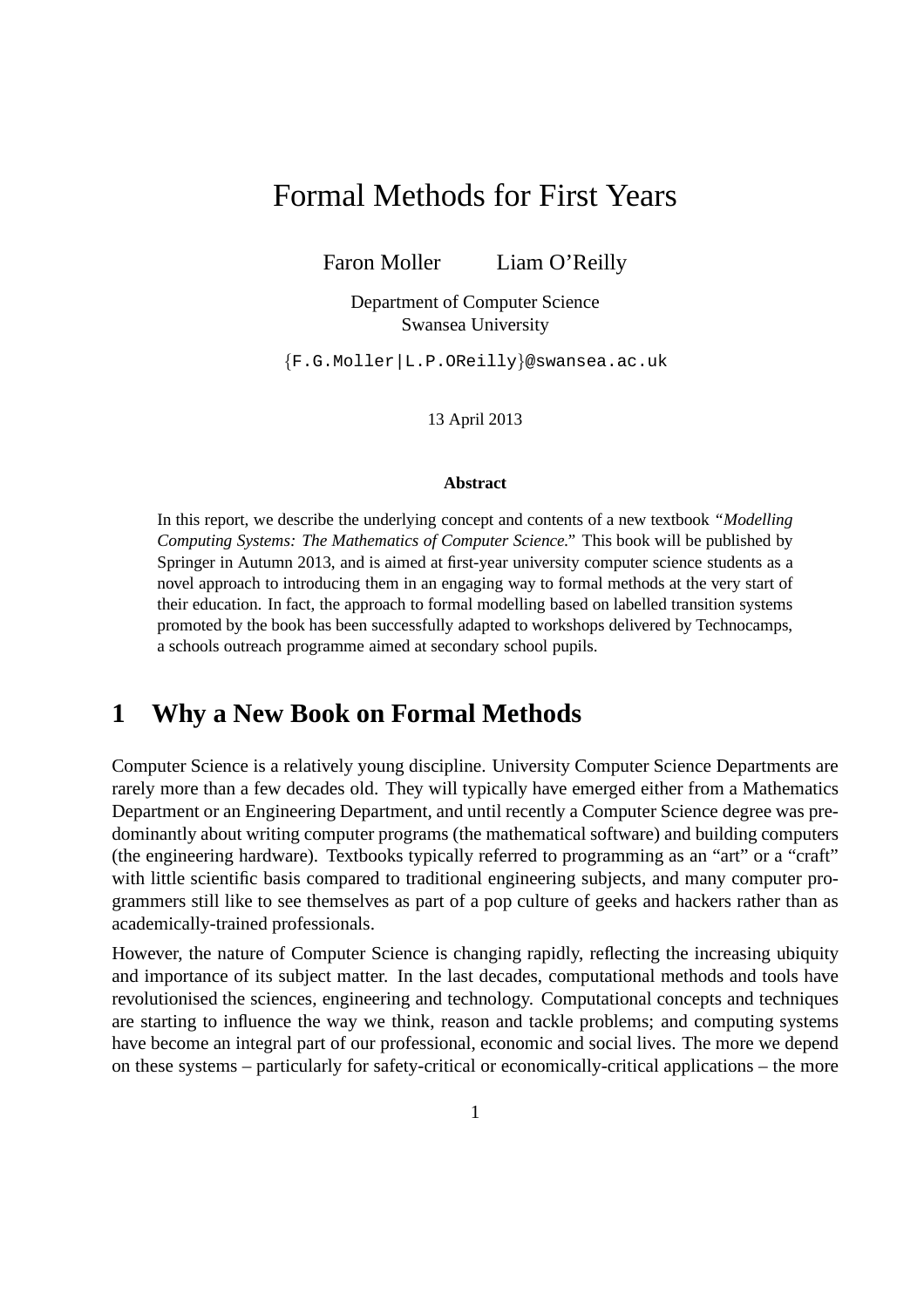we must ensure that they are safe, reliable and well designed, and the less forgiving we can be of failures, delays or inconveniences caused by the notorious "computer glitch."

Unlike traditional engineering disciplines which are solidly rooted on centuries-old mathematical theories, the mathematical foundations underlying Computer Science are younger, and Computer Scientists have yet to agree on how best to approach the fundamental concepts and tasks in the design of computing systems. The Civil Engineer knows exactly how to define and analyse a mathematical model of the components of a bridge design so that it can be relied on not to fall down, and the Aeronautical Engineer knows exactly how to define and analyse a mathematical model of an aeroplane wing for the same purpose. However, Software Engineers have few universallyaccepted mathematical modelling tools at their disposal. In the words of the eminent Computer Scientist Alan Kay, "most undergraduate degrees in computer science these days are basically Java vocational training." But computing systems can be at least as complex as bridges or aeroplanes, and a canon of mathematical methods for modelling computing systems is therefore very much needed. "Software's Chronic Crisis" was the title of a popular and widely-cited Scientific American article from 1994, and, unfortunately, its message remains valid two decades later.

University Computer Science Departments face a sociological challenge posed by the fact that computers have become everyday, deceptively easy-to-use objects. A single generation ago, new Computer Science students typically had teenage backgrounds spent writing Basic and/or Assembly Language programs for their early hobbyist computers. A passion for this activity is what drove these students into University Computer Science programmes, and they were not disappointed with the education they received. Their modern-day successors on the other hand – born directly into the heart of the computer era – have grown up with the internet, a billion dollar computer games industry, and mobile phones with more computing power than the space shuttle. They often choose to study Computer Science on the basis of having a passion for using computing devices throughout their everyday lives, for everything from socialising with their friends to downloading the latest films, and they often have less regard than they might to the considerations of what a University Computer Science programme entails, that it is far more than just using computers.

There is a universal trend of large numbers of first-year students transferring out of Computer Science programmes and into related programmes such as Media Studies or Information Studies. This trend, we feel, is often unjustified, and can be reversed by a more considered approach to modelling and the mathematical foundations of system design, one which the students can connect and feel at home with right from the beginning of their University education. This was the motivation behind producing a modern textbook, to be published by Springer in Autumn 2013, aimed at teaching first-year undergraduate students the essential mathematics and modelling techniques for computing systems in a novel and relatively light-weight way.

The book is divided into two parts. Part I, subtitled *Mathematics for Computer Science*, introduces concepts from Discrete Mathematics which are in the curriculum of any University Computer Science programme, as well as much which often is not. This material is typically taught in service modules by mathematicians, and new Computer Science students often find it difficult to connect with the material presented in a purely mathematical context. In this book, this material is presented in an engaging and motivating fashion as the basis of computational thinking.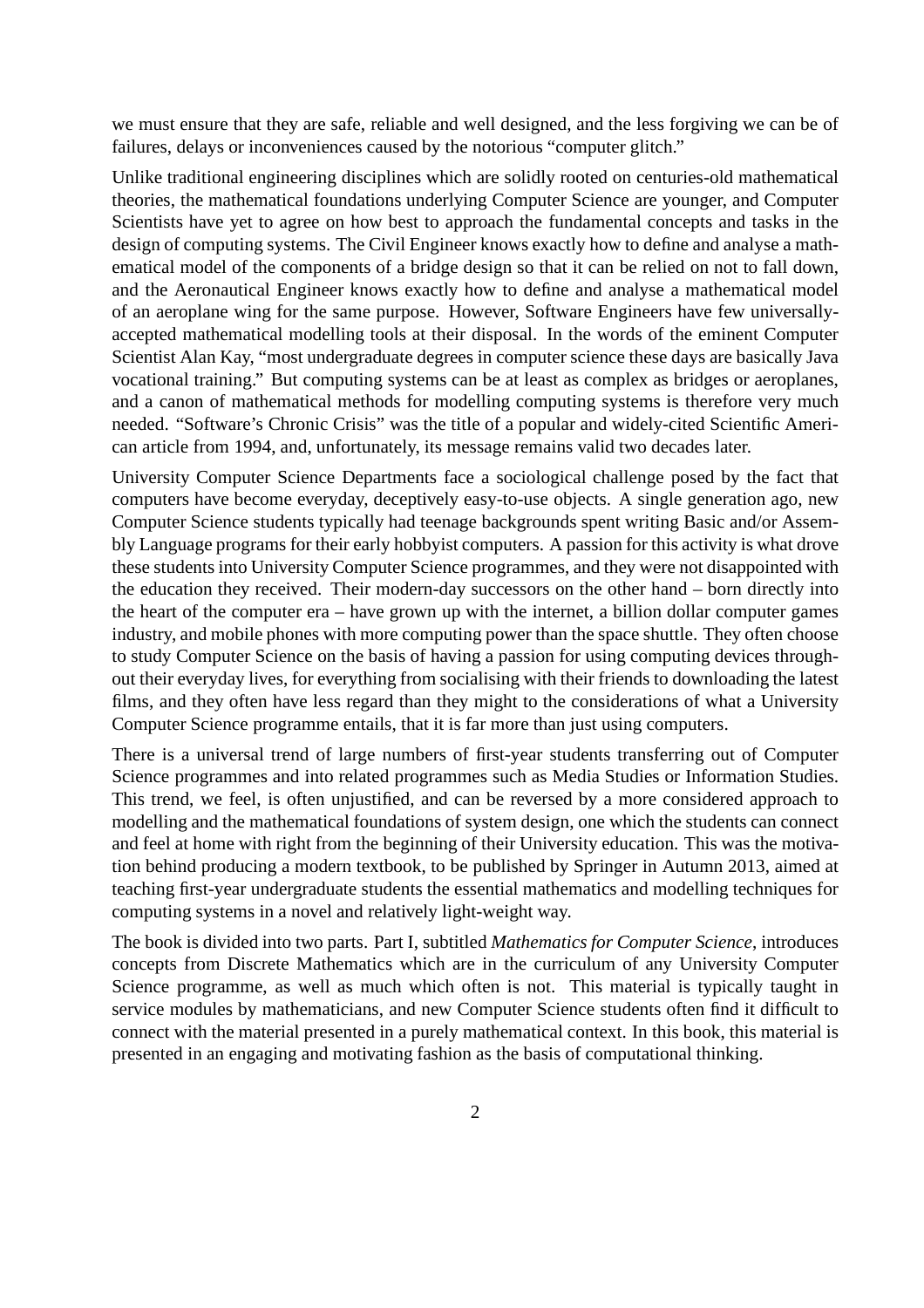Part II of the book, subtitled *Modelling Computing Systems*, develops a particular approach to modelling based on state transition systems. Such transition systems have always featured in the Computer Science curriculum, but traditionally (and increasingly historically) only within the study of formal languages. Here they are introduced as general modelling devices, and languages and techniques are explored for expressing and reasoning about system specifications and (concurrent) implementations. Although Part I covers twice as many pages as Part II, much of the Mathematics presented in Part I itself is used directly for modelling systems, and forms the basis on which the approach developed in Part II is based.

The main benefit of mathematical formalisation is that systems can be modelled and analysed in precise and unambiguous ways; but formal precision can also be a major pitfall in modelling since it can compromise simplicity and intuition. In this book, therefore, the starting point is intuition and examples, and precise concepts are developed from that basis. How and when to be precise is certainly not less important to learn than precision itself: the ability to give mathematical proofs often does not depend on knowing precise formal definitions and foundations. One can, for example, write down recursive functions without having a precise formal concept in mind.

There is a long standing tradition in disciplines like Physics to teach modelling through little artifacts. The fundamental ideas of computational modelling and thinking as well can better be learned from idealised examples and exercises than from many real world computer applications. This book builds on a large collection of logical puzzles and mathematical games that require no prior knowledge about computers and computing systems; these can be much more fun and sometimes much more challenging than analysing a device driver or a criminal record database. Also, computational modelling and thinking is about much more than just computers!

In fact, games play a far more important role in the book: they provide a novel approach to understanding computer software and systems which is proving to be very successful both in theory and practice. When a computer runs a program, for example, it is in a sense playing a game against the user who is providing the input to the program. The program represents a strategy which the computer is using in this game, and the computer wins the game if it correctly computes the result. In this game, the user is the adversary of the computer and is naturally trying to confound the computer, which itself is attempting to defend its claim that it is computing correctly, that is, that the program it is running is a winning strategy. (In Software Engineering, this game appears in the guise of *testing*.) Similarly, the controller of a software system that interacts with its environment plays a game against the environment: the controller tries to maintain the system's correctness properties, while the environment tries to confound them.

This view suggests an approach to addressing three basic problems in the design of computing systems:

- 1. *Specification* refers to the problem of precisely identifying the task to be solved, as well as what exactly constitutes a solution. This problem corresponds to the problem of defining a winning strategy.
- 2. *Implementation* or *Synthesis* refers to the problem of devising a solution to the task which respects the specification. This problem corresponds to the problem of implementing a win-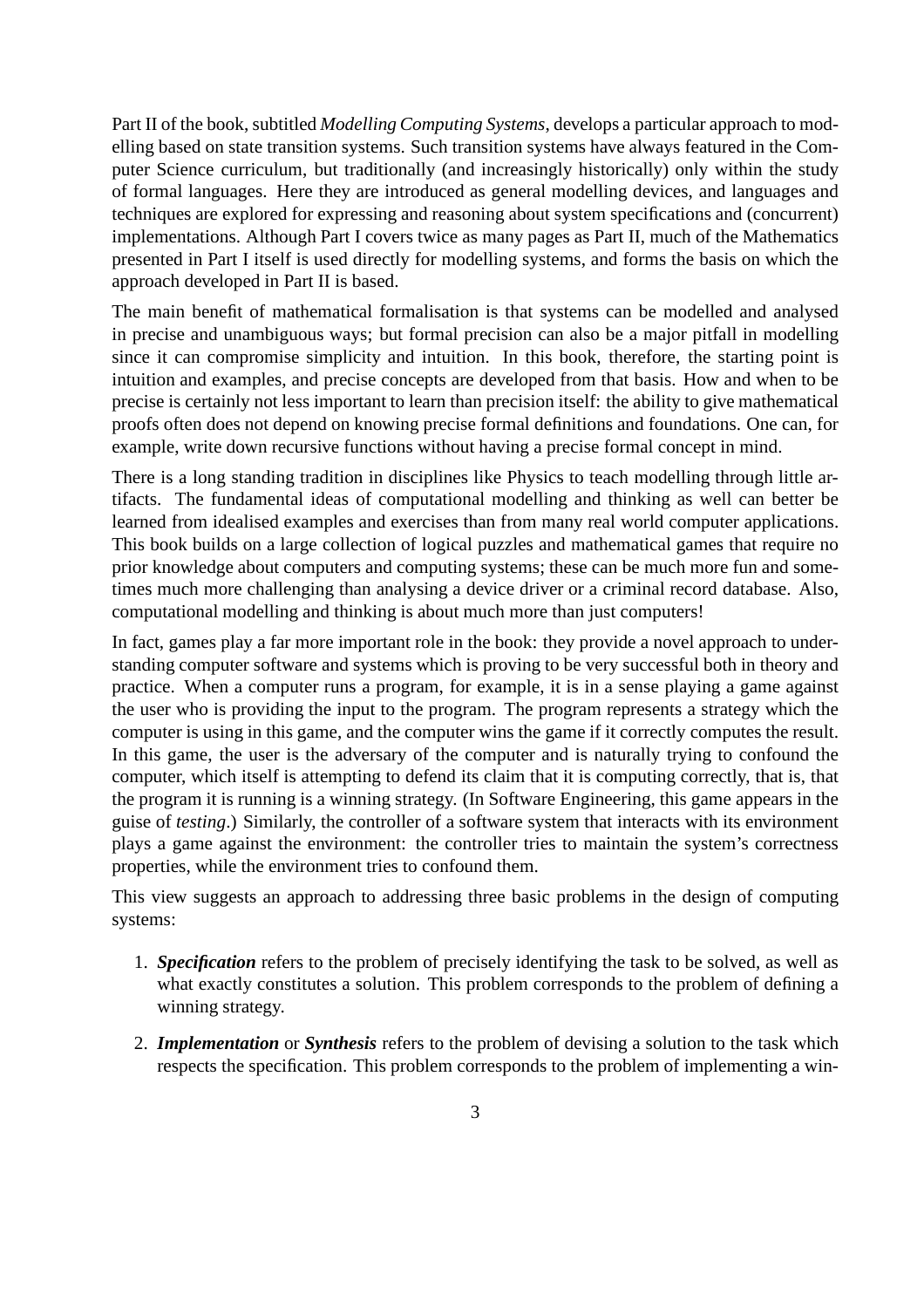ning strategy.

3. *Verification* refers to the problem of demonstrating that the devised solution does indeed respect the specification. This problem corresponds to the problem of proving that a given strategy is in fact a winning strategy.

This analogy between the fundamental concepts in Software Engineering on the one hand, and games and strategies on the other, provides a mode of computational thinking which comes naturally to the human mind, and can be readily exploited to explain and understand Software Engineering concepts and their applications. It also motivates the thesis that Game Theory provides a paradigm for understanding the nature of computation.

There are over 200 exercises presented throughout the book, all of which have complete solutions at the back of the book; as well as over 200 further exercises at the ends of the chapters whose solutions are not provided. The exercises within the chapters are often used to explore subtleties or side-issues, or simply to put lengthy arguments into an appendix. The material in this book has been used successfully for over a decade in first-year Discrete Mathematics and Systems Modelling modules. Countless eyes have passed over the text, and a thousand students have solved its exercises.

## **2 Labelled Transition Systems for Problem Solving**

Consider the following presentation of Euclid's algorithm for computing the greatest common divisor of two numbers x and y:

```
forever do
    x := x \mod yif x=0 then return y;
    y \coloneqq y \mod x;if y=0 then return x
od
```
To understand this program, you can hand-turn it, keeping track of the state of the variables:

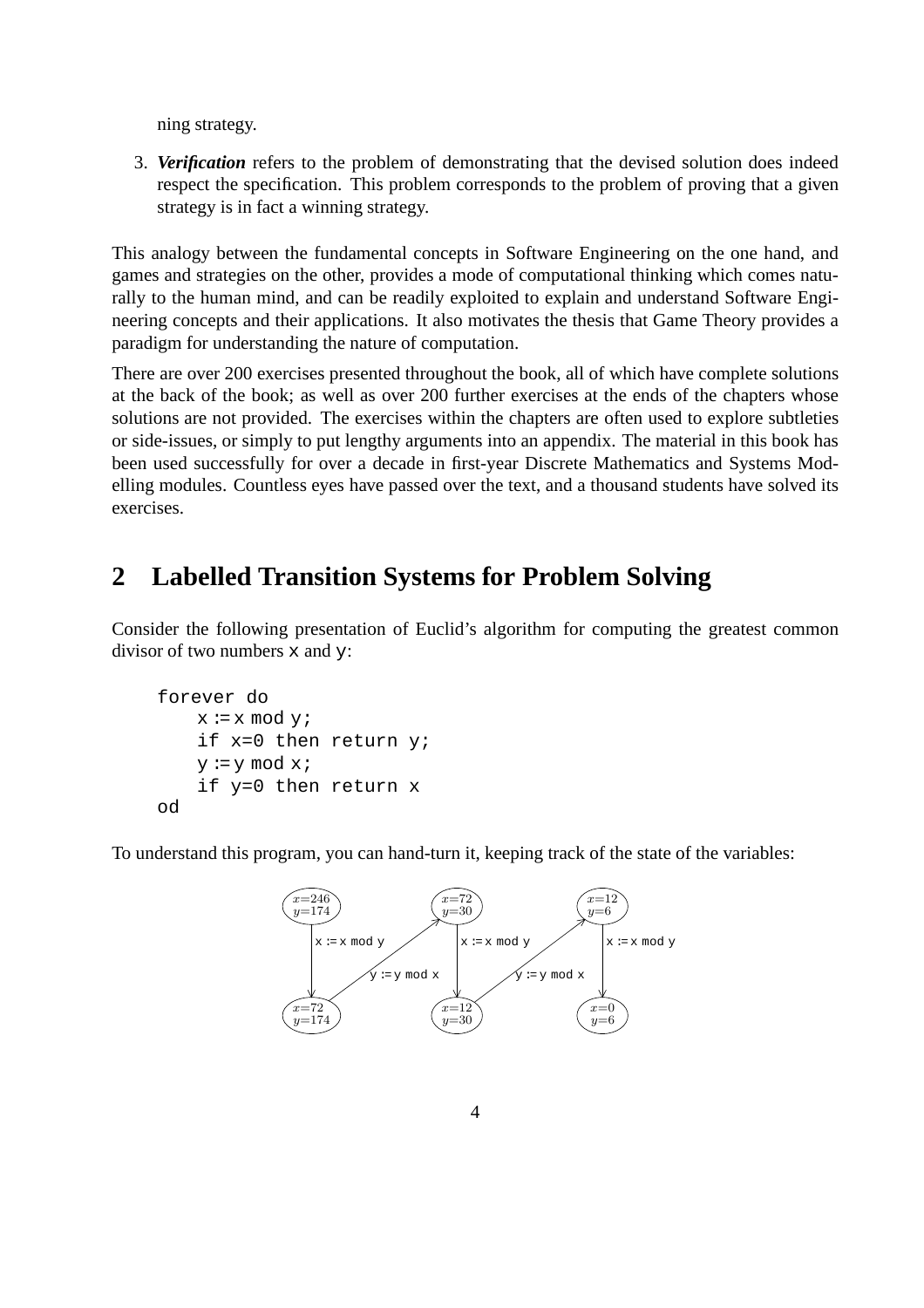In general, a computation – or more generally a process – can be represented by a Labelled Transition System (LTS), which consists of a directed graph, where the vertices represent states, and the edges represent transitions from state to state, and are labelled by events. As shown above, an LTS is typically presented pictorially, with the states represented by circles and the transitions by arrows between states labelled by actions.

As a further example, consider the following lamp process:



The lamp has a string to pull for turning the light on and off, and a reset button which resets the circuit if a built-in circuit breaker breaks when the light is on.

At any moment in time the lamp can be in one of three states:

- OFF in which the light is off (and the circuit breaker is set);
- ON in which the light is on (and the circuit breaker is set); and
- BROKEN in which the circuit breaker is broken (and the light is off).

In any state the string can be pulled, causing a transition into the appropriate new state (from the state BROKEN, the new state is the same state BROKEN). In the state ON, the circuit breaker may break, causing a transition into the state BROKEN in which the reset button has popped out; from this state, the reset button may be pushed, causing a transition into the state OFF.

These simple examples demonstrate the simple, but effective, use of LTSs as a means of modelling computing problems and real world objects. Of course, LTSs are not limited to such primitive forms. They can be extended in a variety of ways to add further information, for example, notions of time and space can be represented within states so that real-time and hybrid systems can be described. In this respect, LTSs can be regarded as a general formalism for modelling any kind of system, be it a computing system, a real world object, or a concurrent real-time system with multiple components.

#### **Introducing LTSs with Puzzles**

Whilst the definition of a labelled transition system is surprisingly straightforward for such a powerful formalism, getting students to engage with it requires some ingenuity. Fortunately, this is equally straightforward by resorting to well-known recreational puzzles.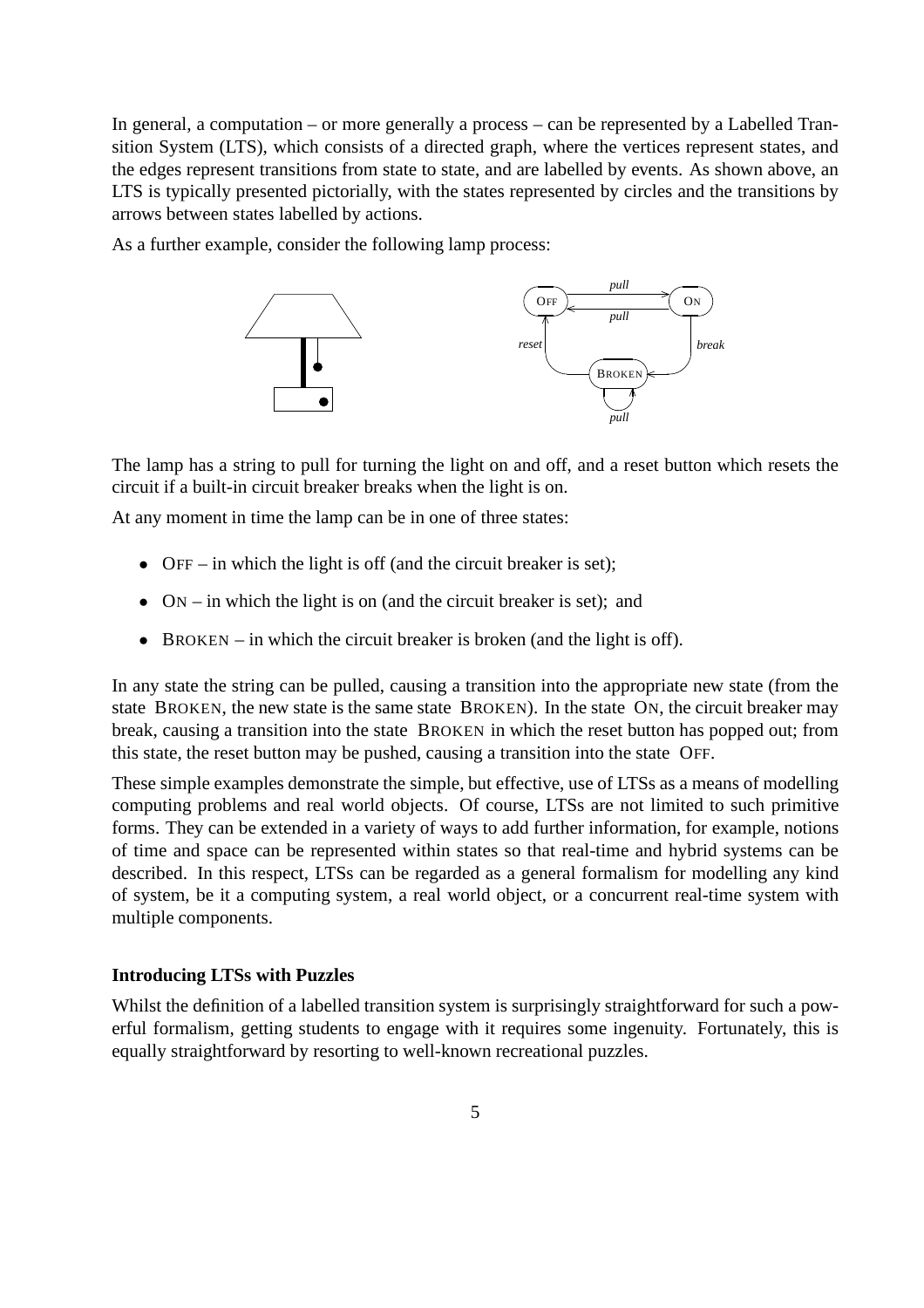#### **The Man-Wolf-Goat-Cabbage Riddle**

*A man needs to cross a river with a wolf, a goat and a cabbage. His boat is only large enough to carry himself and one of his three possessions, so he must transport these items one at a time. However, if he leaves the wolf and the goat together unattended, then the wolf will eat the goat; similarly, if he leaves the goat and the cabbage together unattended, then the goat will eat the cabbage. How can the man get across safely with his three items?*

This riddle was posed by Alcuin of York in the 8th century, and more recently tackled by Homer Simpson in a 2009 episode of The Simpsons titled Gone Maggie Gone.

This puzzle can be solved by modelling it as an LTS. A state of the LTS will represent the current position (left or right bank) of the four entities (man, wolf, goat, cabbage); and there will be four actions representing the four possible actions that the man can take:

- $m =$  the man crosses the river on his own;
- $w =$  the man crosses the river with the wolf;
- $q =$  the man crosses the river with the goat; and
- $c =$  the man crosses the river with the cabbage.

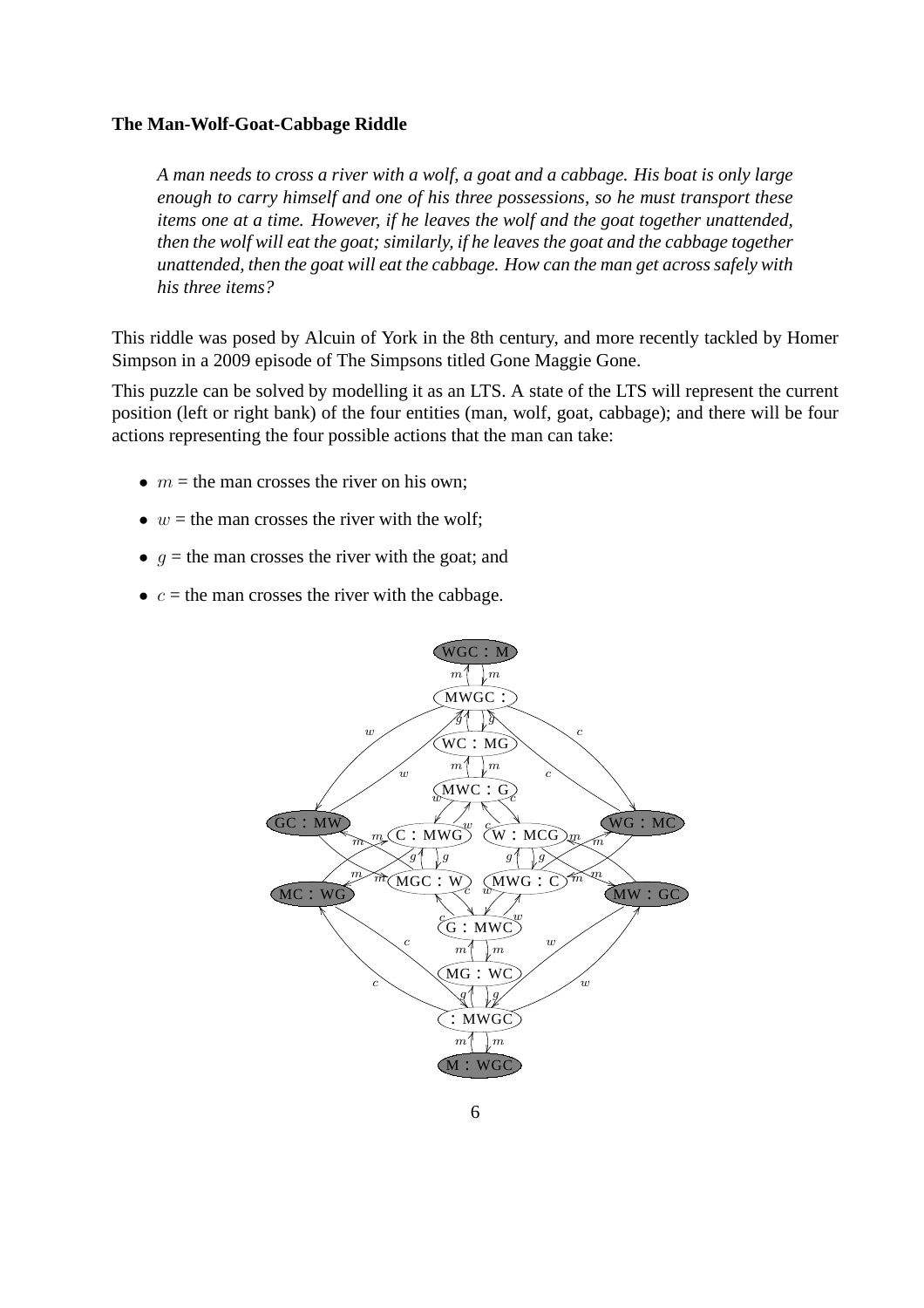The initial state is  $\left(\overline{\mathbf{N}}\right)$ ✝  $\overline{\text{MWGC}}$  : (meaning all are on the left bank of the river).

We wish to find a sequence of actions which will lead to the state  $\left(\frac{1}{1}\right)$ ✝  $\overline{\text{TMWGC}}$  (meaning all are on the right bank of the river).

However, we want to avoid going through any of the six dangerous states:

| WGC : M | (GC:MW)                                  | (WG : MC) |
|---------|------------------------------------------|-----------|
|         | $(MC:WG)$ $(MW:GC)$ $(M:\overline{WGC})$ |           |

There are several possibilities (all involving at least 7 crossings), for example

g, m, w, g, c, m, g.

#### **The Missionaries and Cannibals Riddle**

*Three missionaries are travelling with three cannibals when they come upon a river. They have a boat, but it can only hold two people. The river is filled with piranha, so they all must eventually cross in the boat; no one can cross the river by swimming. The problem is: should the cannibals ever outnumber the missionaries on either side of the river, the outnumbered missionaries would be in deep trouble. Each missionary and each cannibal can row the boat. How can all six get across the river safely?*

Similarly to the Man-Wolf-Goat-Cabbage riddle, this puzzle can also be solved using an LTS, as depicted in Figure 1. Each state of the LTS records the positions of the people (which banks they are on) and which side holds the boat. The groups on the two banks are depicted side-by-side divided by wiggly lines representing the river, with the group holding the boat enclosed in parentheses. We only consider the safe states where the cannibals do not outnumber the missionaries.

There are five possible actions:

- $m$  (a missionary crosses alone);
- $mm$  (two missionaries cross together);
- $c$  (a cannibal crosses alone);
- $\bullet$  *cc* (two cannibals cross together); and
- $mc$  (a missionary and a cannibal cross together).

Notice that all of the transitions are drawn bi-directionally, as every transition can clearly be reversed.

The group start in the top-left state in which the whole group is on the left bank, and they wish to get to the bottom-right state in which they are all on the right bank. It is not hard to find a such path through the LTS which involves 11 crossings.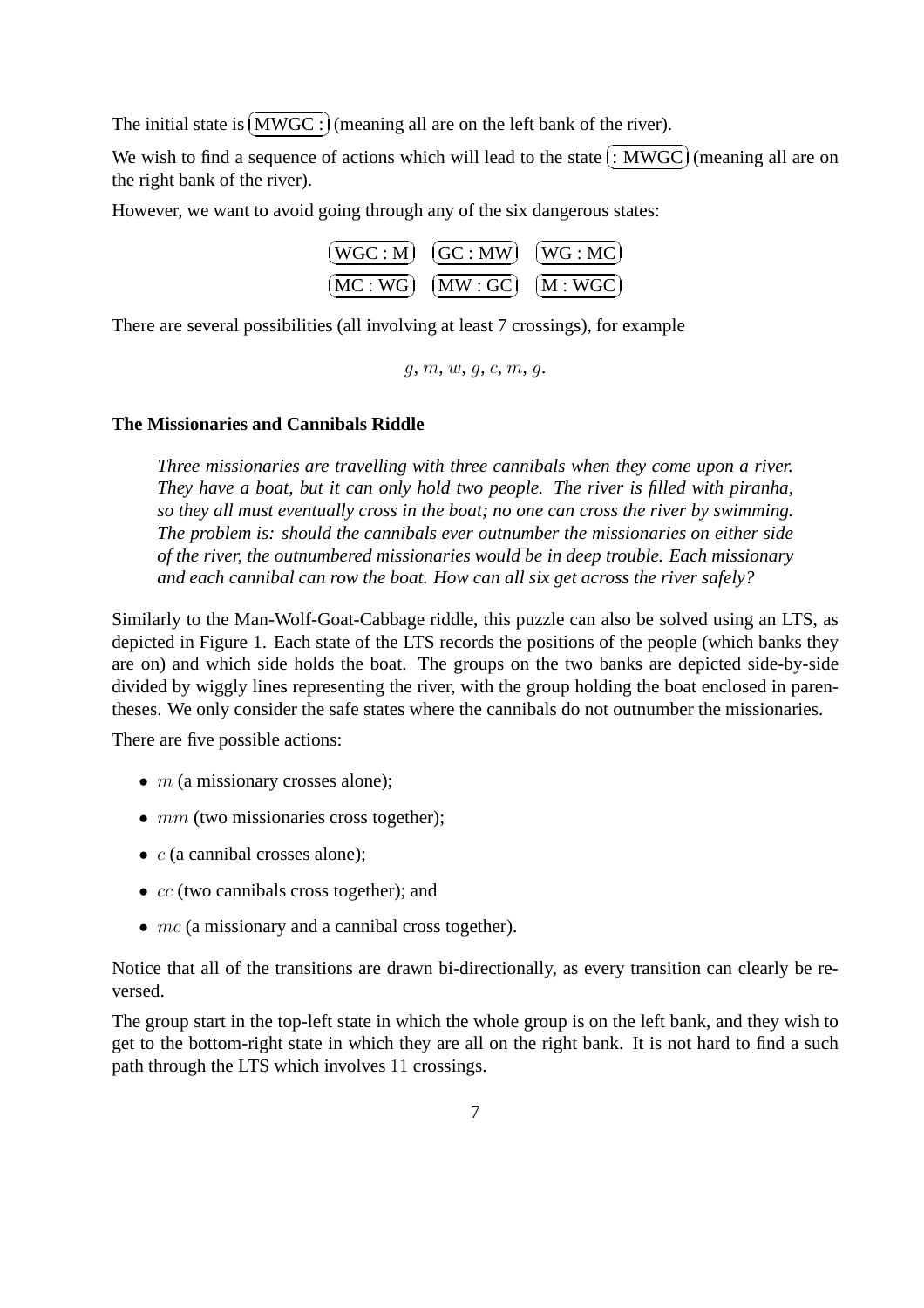

Figure 1: The Missionaries and Cannibals riddle as an LTS.

#### **The Water Jugs Riddle**

In the 1995 film Die Hard: With a Vengeance, New York Detective John McClane (played by Bruce Willis) and Harlem dry cleaner Zeus Carver (played by Samuel L. Jackson) had to solve the following problem in order to prevent a bomb from exploding at a public fountain.

*Given only a five-gallon jug and a three-gallon jug, neither with any markings on them, they had to fill the larger jug with* exactly *four gallons of water from the fountain, and place it onto a scale in order to stop the bomb's timer and prevent disaster.*

How did they manage this feat?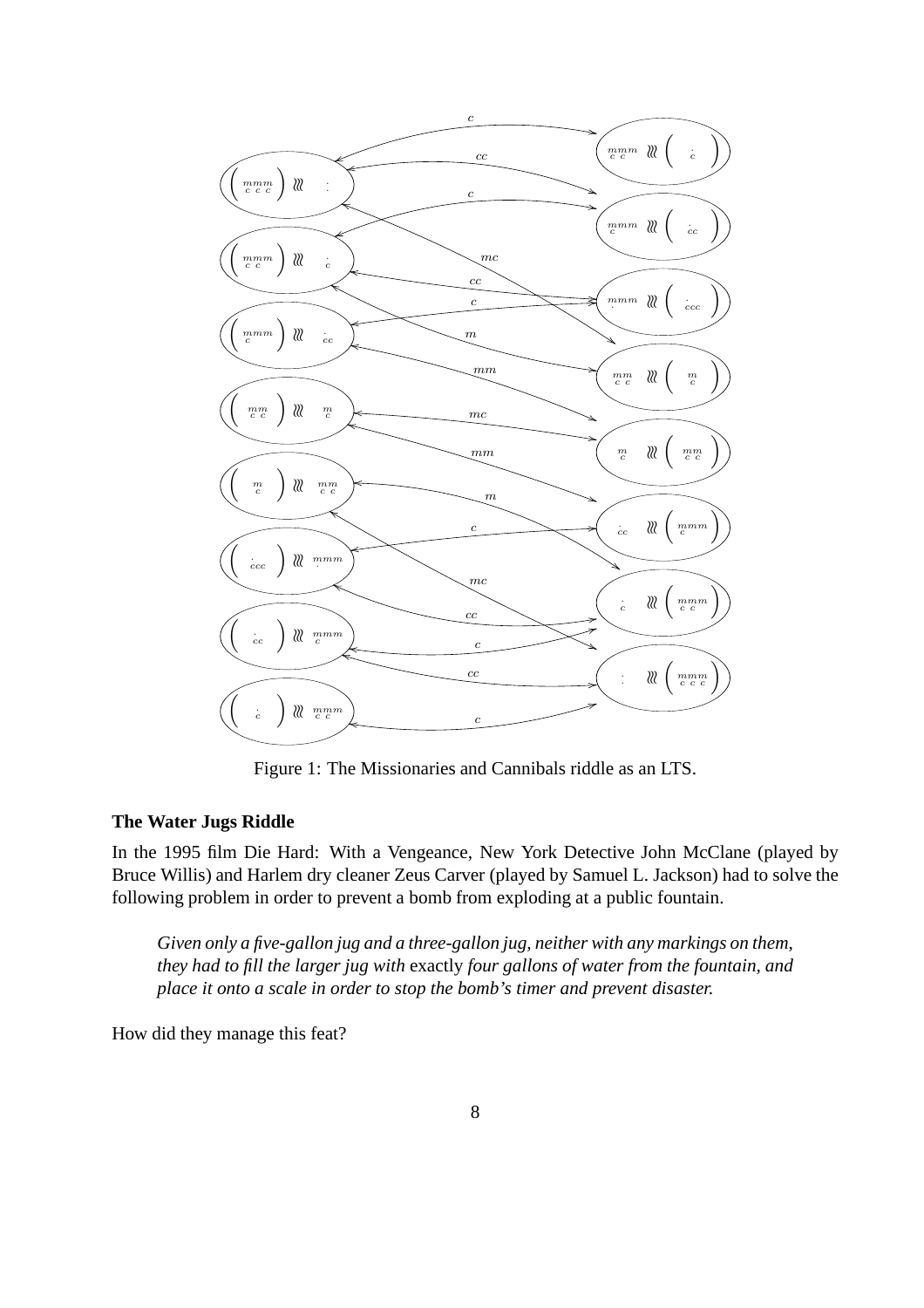This riddle was posed by Abbot Albert in the 13th Century.

A state of the system underlying this riddle consists of a pair of integers  $(i, j)$  with  $0 \le i \le 5$  and  $0 \le j \le 3$ , representing the volume of water in the 5-gallon and 3-gallon jugs A and B, respectively. The initial state is  $(0, 0)$  and the final state you wish to reach is  $(4, 0)$ .

There are six moves possible from a given state  $(i, j)$ :

(i,j) 
$$
\xrightarrow{fillA}
$$
 (5, j)  
\n(i,j)  $\xrightarrow{fillB}$  (i, 3)  
\n(i,j)  $\xrightarrow{emptyA}$  (0, j)  
\n(i,j)  $\xrightarrow{emptyB}$  (i, 0)  
\n(i,j)  $\xrightarrow{suptyB}$  (i, 0)  
\n(i,j)  $\xrightarrow{AtoB}$   $\left(\max(0, i+j-3), \min(3, i+j)\right)$   $\left(\text{if } i > 0\right)$   
\n(i,j)  $\xrightarrow{BtoA}$   $\left(\max(0, i+j-3), \min(3, i+j)\right)$   $\left(\text{if } i > 0 \text{ and } j < 3\right)$   
\n(i,j)  $\xrightarrow{BtoA}$   $\left(\min(5, i+j), \max(0, i+j-5)\right)$   $\left(\text{if } i < 5 \text{ and } j > 0\right)$ 

Drawing out the LTS, we get the following 7-step solution:

$$
(0,0) \xrightarrow{fillA} (5,0) \xrightarrow{AtoB} (2,3) \xrightarrow{emptyB} (2,0) \xrightarrow{AtoB} (0,2)
$$
  

$$
\xrightarrow{fillA} (5,2) \xrightarrow{AtoB} (4,3) \xrightarrow{emptyB} (4,0).
$$

These simple riddles and puzzles allow students to easily grasp and understand the powerful concept of labelled transition systems. After seeing only a few examples, they are able to model straightforward systems by themselves using LTSs. Once an intuitive understanding has been established, the task of understanding the mathematics behind LTSs becomes less foreboding.

## **3 Bisimulation for Dummies**

Beyond having a formalism for representing and simulating (the behaviour of) a system, we want to be able to determine if the system is correct. In its most basic form, this amounts to determining if the system matches its specification, where we assume that both the system and its specification are given as states of some LTS. For example, consider the two models of a vending machine  $V_1$ and  $V_2$  depicted in Figure 2, where  $V_1$  is taken to represent the specification of the vending machine while  $V_2$  is taken to represent its implementation.

Clearly the behaviour of  $V_1$  is somehow different from the behaviour of  $V_2$ : after *twice* inserting a 10p coin into  $V_1$ , we are *guaranteed* to be *able* to press the coffee button; this is *not* true of  $V_2$ . The question is: *How do we formally distinguish between processes?*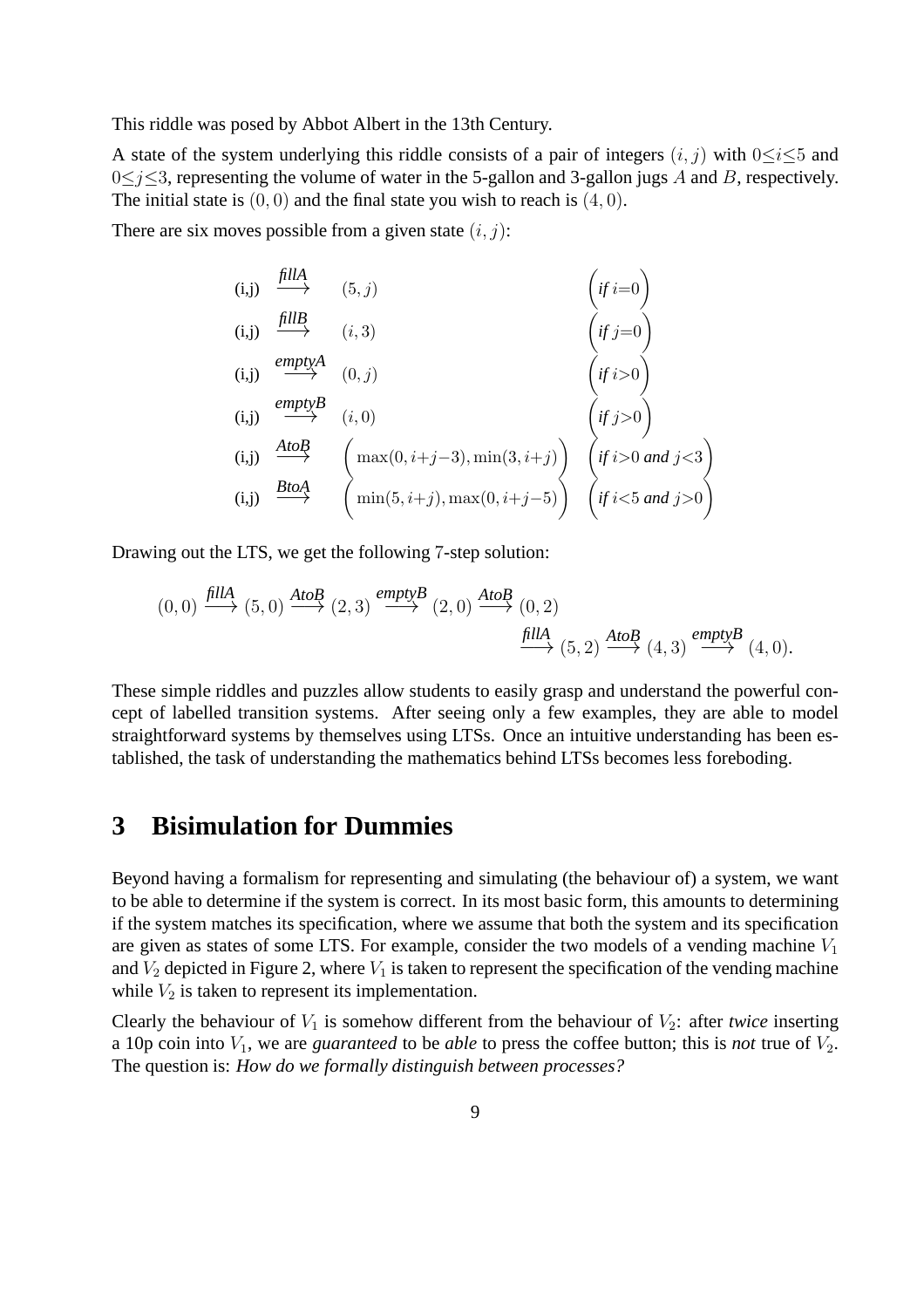

Figure 2: Two Vending Machine models

#### **The formal definition of bisimilarity**

A traditional approach to this question relies on determining if these two states are related by a *bisimulation relation* R as defined as follows.

*A binary relation* R *over states of an LTS is a bisimulation relation if, and only if, whenever*  $(x, y) \in R$ *:* 

- *if*  $x \stackrel{a}{\rightarrow} x'$  for some  $x'$  and a, then  $y \stackrel{a}{\rightarrow} y'$  for some  $y'$  such that  $(x', y') \in R$ ; and
- *if*  $y \stackrel{a}{\rightarrow} y'$  for some y' and a, then  $x \stackrel{a}{\rightarrow} x'$  for some  $x'$  such that  $(x', y') \in R$ .

Simple inductive definitions already represent a major challenge for undergraduate university students; so it is no surprise that this coinductive definition of a bisimulation relation is incomprehensible even to some of the brightest postgraduate students – at least on their first encounter with it. However, there is a straightforward way to explain the idea of bisimilarity to first-year students – a way which they can readily grasp and are happy to explore and, indeed, play with. The approach is based on the following game.

#### **The Copy-Cat Game**

This game is played between two players, typically referred to as Alice and Bob. We start by placing tokens on two states of an LTS, and then proceed as follows.

- 1. The first player (Alice) chooses one of the two tokens, and moves it forward along an arrow to another state; if this is impossible (that is, if there are no arrows leading out of either node on which the tokens sit), then the second player (Bob) is declared to be the winner.
- 2. The second player (Bob) must move the *other* token forward along an arrow which has *the same label* as the arrow used by the first player; if this is impossible, then the first player (Alice) is declared to be the winner.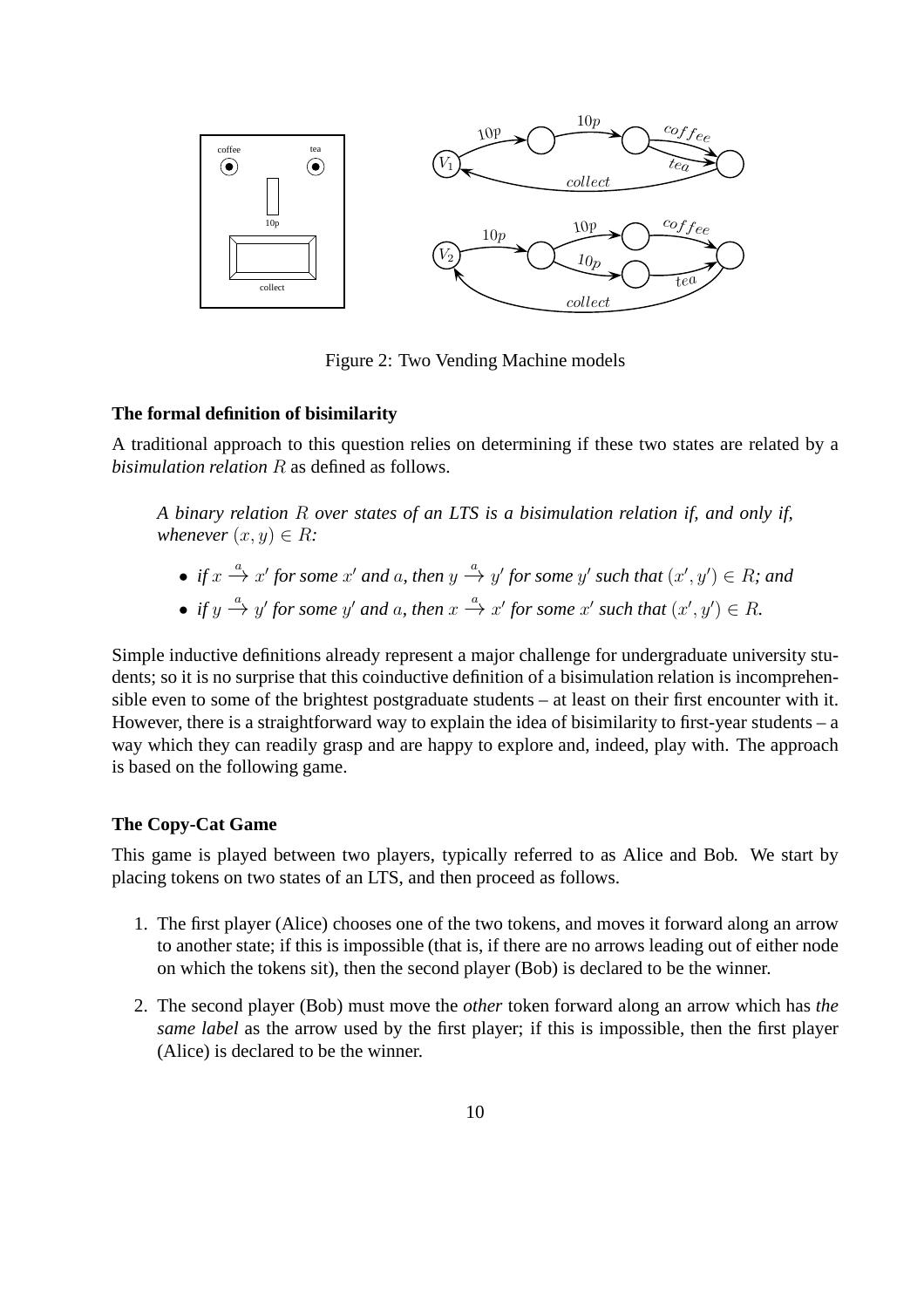This exchange of moves is repeated for as long as neither player gets stuck. Note that Alice gets to choose which token to move *every time it is her turn*; she does not have to keep moving the same token. If Bob ever gets stuck – ie, cannot copy a move made by Alice – then Alice is declared to be the winner; otherwise Bob is declared to be the winner (in particular, if the game goes on forever).

Alice, therefore, wants to show that the two states holding tokens are somehow different, in that there is something that can happen from one of the two states which cannot happen from the other. Bob, on the other hand, wants to show that the two states are the same: that whatever might happen from one of the two states can be copied by the other state.

It is easy to argue that two states should be considered equivalent exactly when Bob has a winning strategy in the Copy-Cat Game starting with the tokens on the two states in question; and indeed this is taken to be the definition of when two states are equal, specifically, when an implementation matches its specification.

As an example, consider playing the game on the following LTS.



Starting with tokens on states  $U$  and  $X$ , the *first* player (Alice) has a winning strategy:

- Alice can move the token on  $U$  along the *a*-transition to  $V$ .
- Bob must match this by moving the token on X along the a-transition to Y.
- Alice can then move the token on Y along the  $c$ -transition to Z.
- Bob will be stuck, as there is no  $c$ -transition from  $V$ .

This example is a simplified version of the vending machine example; and a straightforward adaptation of the winning strategy for Alice will work in the game starting with the tokens on the states  $V_1$  and  $V_2$ . We thus have an argument as to why the two vending machines are different.

#### **Relating winning strategies to bisimilarity**

Whilst this notion of equality between states is particularly simple and even entertaining to explore, it coincides precisely with the complicated coinductive definition of when two states are bisimilar. Furthermore, seeing this is the case is almost equally straightforward.

• Suppose we play the Copy-Cat Game starting with the tokens on two states  $E$  and  $F$  which are related by some bisimulation relation  $R$ . It is easy to see that Bob has a winning strategy: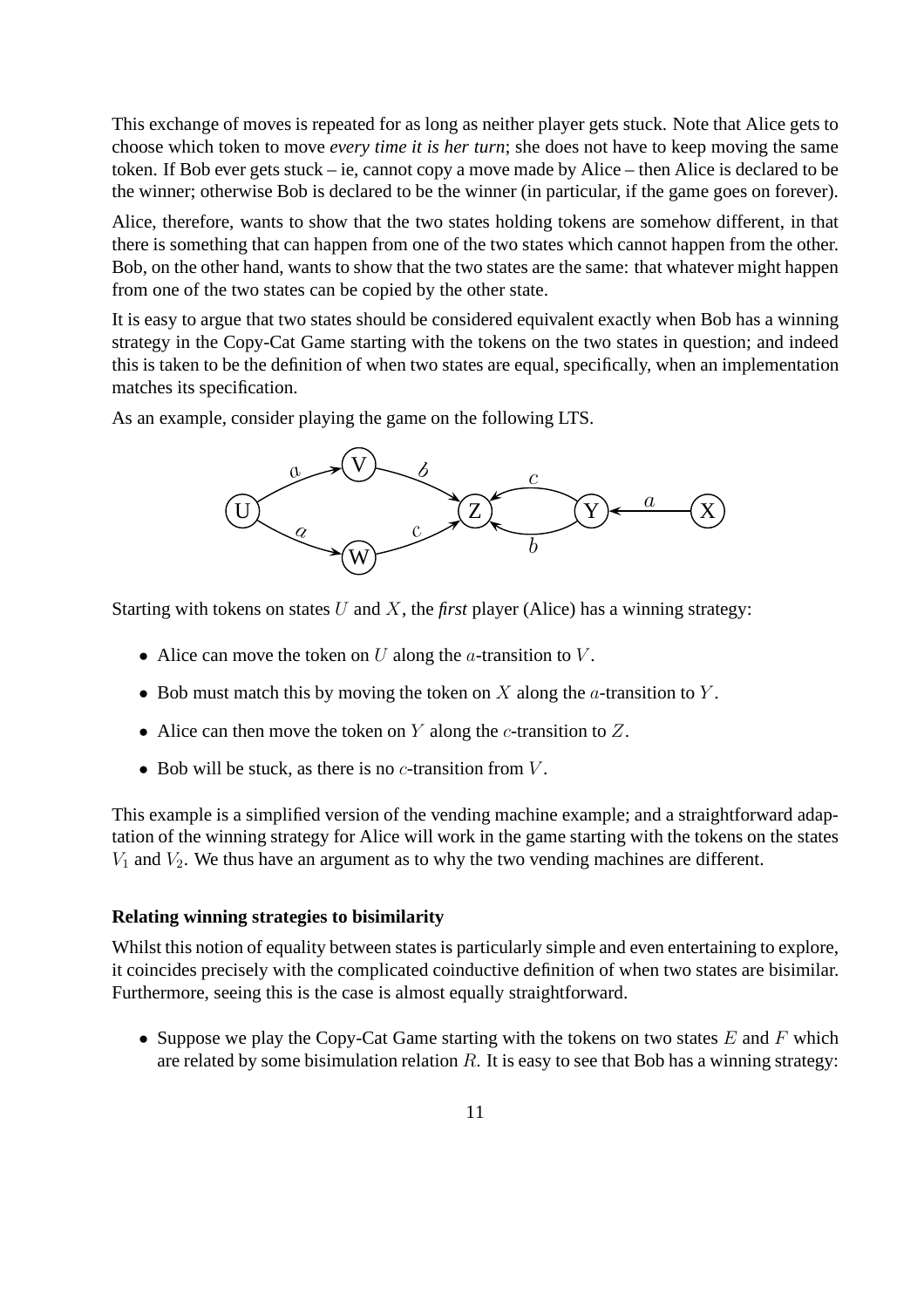whatever move Alice makes, by the definition of a bisimulation relation, Bob will be able to copy this move in such a way that the two tokens will end up on states  $E'$  and  $F'$  which are again related by  $R$ ; and Bob can keep repeating this for as long as the game lasts, meaning that he wins the game.

- Suppose now that  $R$  is the set of pairs of states of an LTS from which Bob has a winning strategy in the Copy-Cat Game. It is easy to see that this is a bisimulation relation: suppose that  $(x, y) \in R$ :
	- $-$  if  $x \stackrel{a}{\rightarrow} x'$  for some  $x'$  and  $a$ , then taking this to be a move by Alice in the Copy-Cat Game, we let  $y \stackrel{a}{\rightarrow} y'$  be a response by Bob using his winning strategy; this would mean that Bob still has a winning strategy from the resulting pair of states, that is  $(x', y') \in R;$
	- $-$  if  $y \stackrel{a}{\rightarrow} y'$  for some y' and a, then taking this to be a move by Alice in the Copy-Cat Game, we let  $x \stackrel{a}{\rightarrow} x'$  be a response by Bob using his winning strategy; this would mean that Bob still has a winning strategy from the resulting pair of states, that is  $(x', y') \in R$ .

We have thus taken a concept which baffles postgraduate research students, and presented it in a way which is well within the grasp of first-year undergraduate students.

#### **Determining who has the winning strategy**

Once the notion of equivalence is understood in terms of winning strategies in the Copy-Cat Game, the question then arises as to how to determine if two particular states are equivalent, ie, if Bob has a winning strategy starting with the tokens on the two given states. This isn't generally a simple prospect; Games like Chess and Go are notoriously difficult to play perfectly, as you can only look ahead a few moves before getting caught up in the vast number of positions into which the game may evolve.

Here again, though, we have a straightforward way to determine when two states are equivalent. Suppose we could paint the states of an LTS in such a way that any two states which are equivalent – that is, from which Bob has a winning strategy – are painted the same colour. The following property would then hold.

*If any state with some colour* C *has a transition leading out of it into a state with some colour* C ′ *, then* every *state with colour* C *has an identically-labelled transition leading out of it into a state coloured* C ′ *.*

That is, if two tokens are on like-coloured states (meaning that Bob has a winning strategy) then no matter what move Alice makes, Bob can respond in such a way as to keep the tokens on likecoloured states (ie, a position from which he still has a winning strategy). We refer to such a special colouring of the states a *game colouring*.

To demonstrate, consider the following LTS.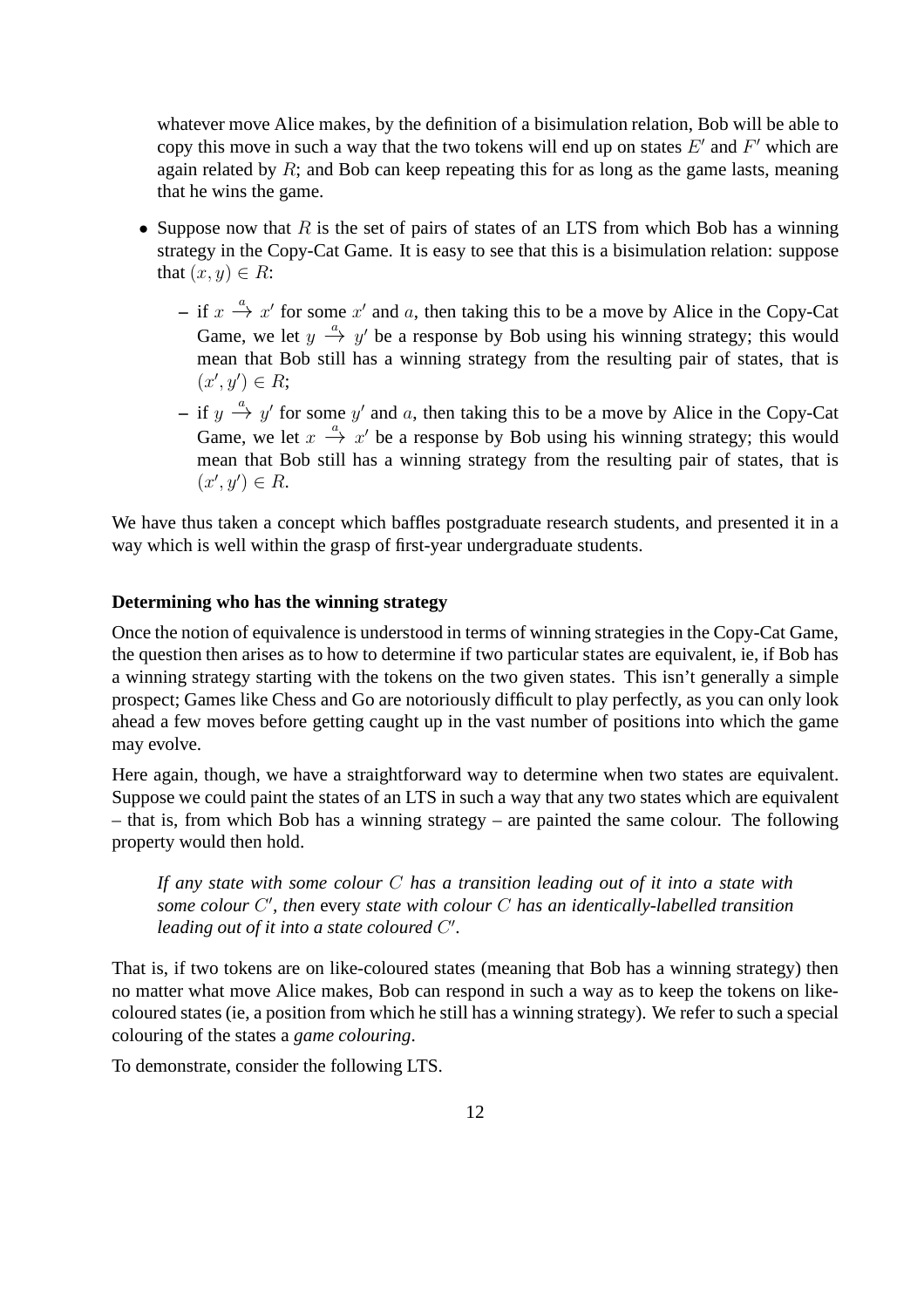

At the moment all states are coloured white, and we might consider whether this is a valid game colouring. It becomes readily apparent that it is not, as the white state 4 can make a b-transition to the white state 5 whereas none of the other white states (1, 2, 3, 5 and 6) can do likewise. In fact, in any game colouring, the state 4 must have a different colour from 1, 2, 3, 5 and 6. Hence we paint it a different colour from white; in order to present this example in black-and-white, we shall paint the state 4 with the colour "checkered."



We again consider whether this is now a valid game colouring. Again it becomes apparent that it is not, as the white states 3 and 6 have a-transitions to a checkered state, whereas none of the other white states 1, 2 and 5 do. And in any game colouring, the states 3 and 6 must have a different colour from 1, 2 and 5. Hence we paint these a different colour from white and checkered; we shall choose the colour "swirly."

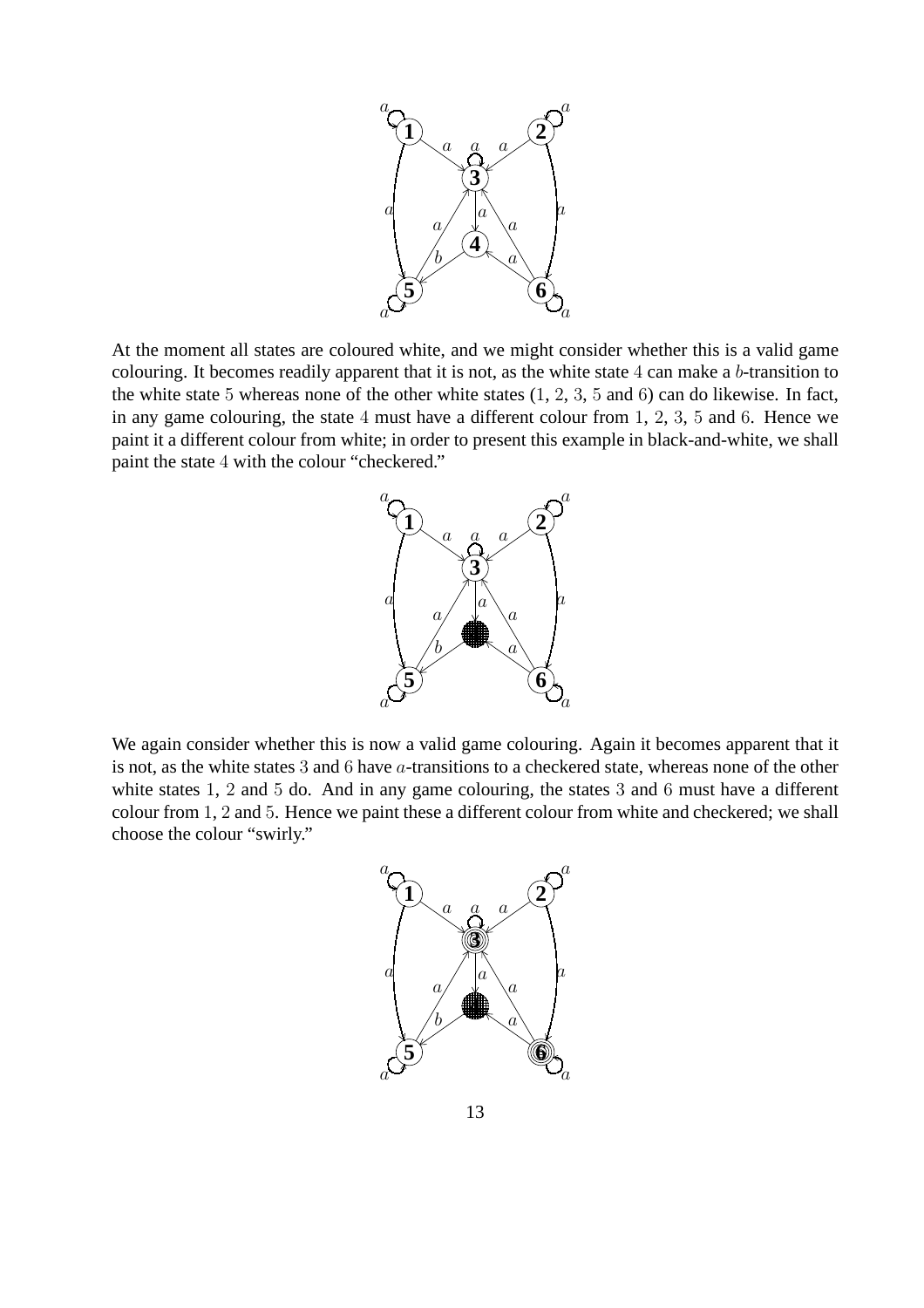We again consider whether this is now a valid game colouring. This time we find that it is, as every state can do exactly the same thing as every other state of the same colour:

- every white state has an  $a$ -transition to a white state and an  $a$ -transition to a swirly state;
- every swirly state has an  $a$ -transition to a swirly state and an  $a$ -transition to a checkered state;
- every checkered state has a b-transition to a white state.

At this point we have a complete understanding of the game, and can say with certainty which states are equivalent to each other. This is an exercise which first-year students can happily carry out on arbitrarily-complicated LTSs, which again gives testament to the effectiveness of using games to great success in imparting difficult theoretical concepts to first-year students – in this case the concept of partition refinement.

# **4 Conclusion**

Students can quickly and easily understand the modelling of computing systems if it is done in a suitable way. Starting with some formal semantics and real world examples, in our experience, makes the task very daunting, difficult and generally unpleasant for students. However, appealing to their existing understanding of how the world works, using puzzles as a medium, students can quickly become comfortable using mathematical concepts such as LTSs. A similar lesson is learnt when it comes to teaching verification: starting with the formal definition of bisimulation (or similar) is an uphill battle from the start, whereas starting from games like the Copy-Cat Game, life is much easier for everyone.

We have used these approaches for over a decade to successfully teach the modelling and verification of computing systems to first-year students of our undergraduate course. This has eventually lead to the production of our new modern textbook, to be published by Springer in Autumn 2013, aimed at teaching first-year undergraduate students the essential mathematics and modelling techniques for computing systems in a novel and relatively light-weight way.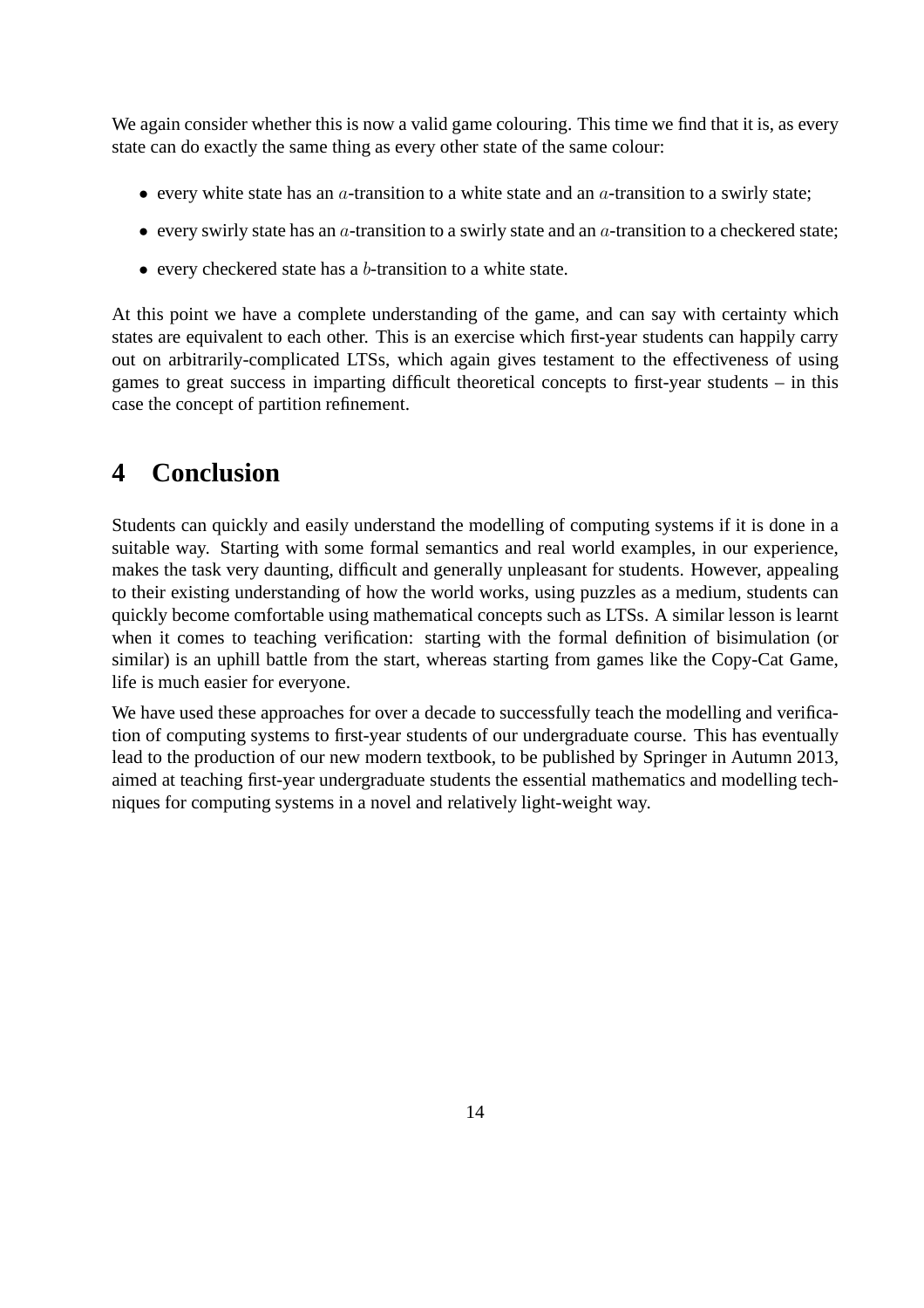# **Appendix**

## **Modelling Computing Systems: The Mathematics of Computer Science**

### **Table of Contents**

| 0 Introduction                          | 1  |
|-----------------------------------------|----|
|                                         |    |
|                                         |    |
|                                         |    |
|                                         |    |
|                                         |    |
|                                         |    |
|                                         |    |
|                                         |    |
|                                         |    |
|                                         |    |
| <b>Mathematics for Computer Science</b> | 15 |
| 1 Propositional Logic                   | 17 |
|                                         |    |
|                                         |    |
|                                         |    |
|                                         |    |
|                                         |    |
|                                         |    |
|                                         |    |
|                                         |    |
|                                         |    |
|                                         |    |
|                                         |    |
|                                         |    |
|                                         |    |
|                                         |    |
|                                         |    |
|                                         |    |
|                                         |    |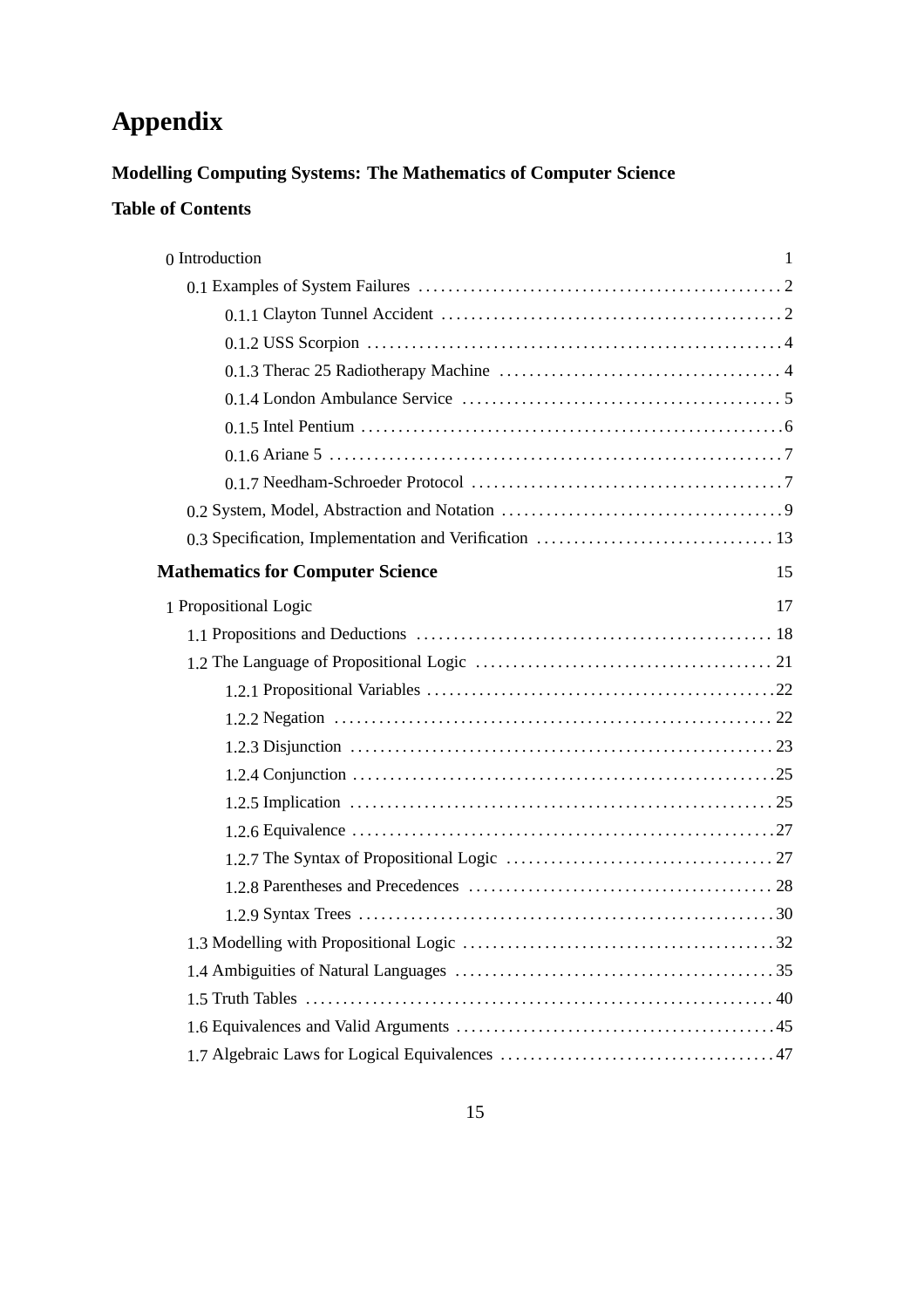| 2 Sets                          | 57                  |
|---------------------------------|---------------------|
|                                 |                     |
|                                 |                     |
|                                 |                     |
|                                 |                     |
|                                 |                     |
|                                 |                     |
|                                 |                     |
|                                 |                     |
|                                 |                     |
|                                 |                     |
|                                 |                     |
|                                 |                     |
|                                 |                     |
|                                 |                     |
|                                 |                     |
|                                 |                     |
| 3 Boolean Algebras and Circuits | 87                  |
|                                 |                     |
|                                 |                     |
|                                 |                     |
|                                 |                     |
|                                 |                     |
|                                 | $\ldots \ldots 100$ |
|                                 |                     |
|                                 |                     |
|                                 |                     |
|                                 |                     |
|                                 |                     |
| 4 Predicate Logic               | 109                 |
|                                 |                     |
|                                 |                     |
|                                 |                     |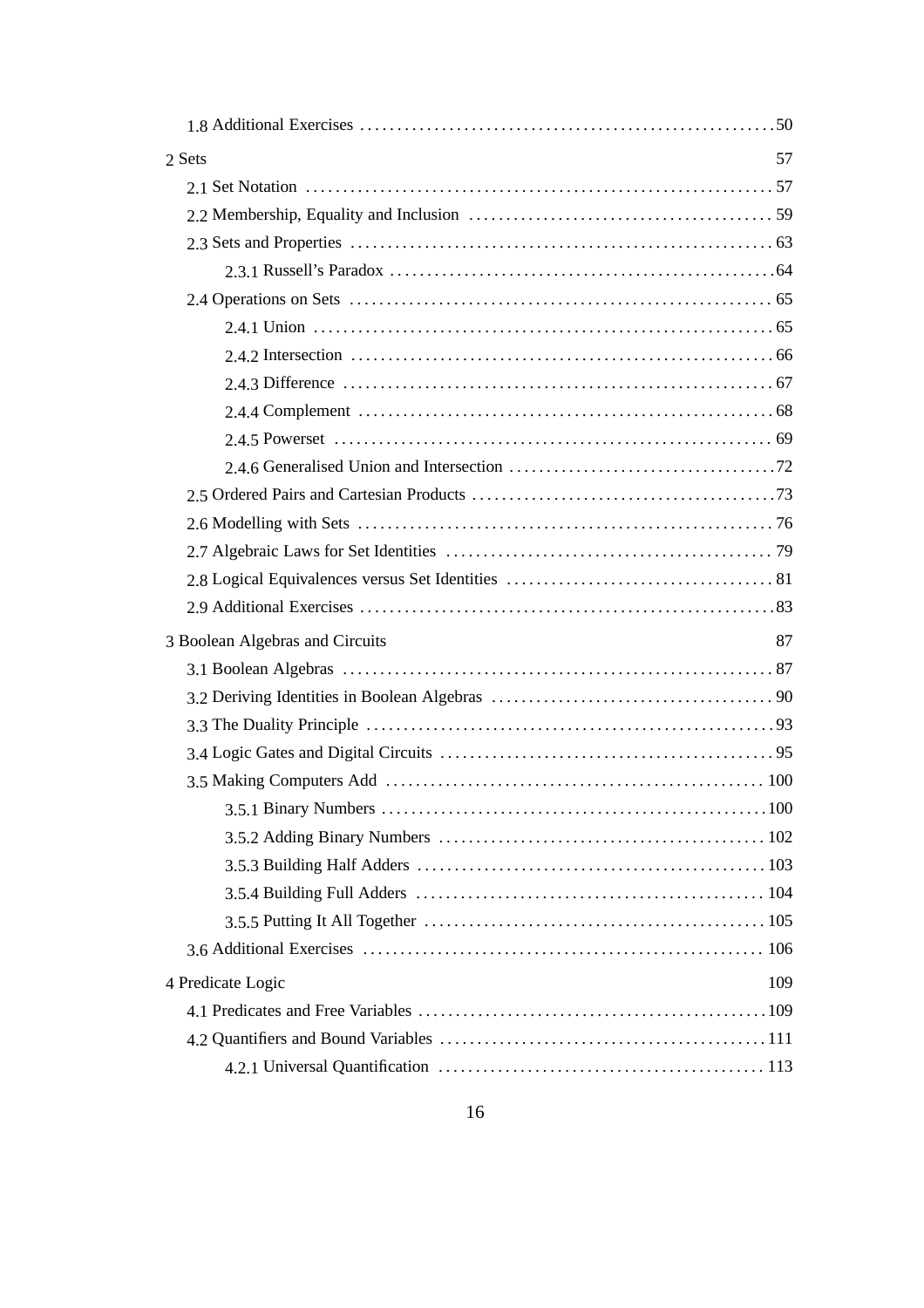| 5 Proof Strategies | 131 |
|--------------------|-----|
|                    |     |
|                    |     |
|                    |     |
|                    |     |
|                    |     |
|                    |     |
|                    |     |
|                    |     |
|                    |     |
|                    |     |
| 6 Functions        | 155 |
|                    |     |
|                    |     |
|                    |     |
|                    |     |
|                    |     |
|                    |     |
| 7 Relations        | 179 |
|                    |     |
|                    |     |
|                    |     |
|                    |     |
|                    |     |
|                    |     |
|                    |     |
|                    |     |
|                    |     |
|                    |     |
|                    |     |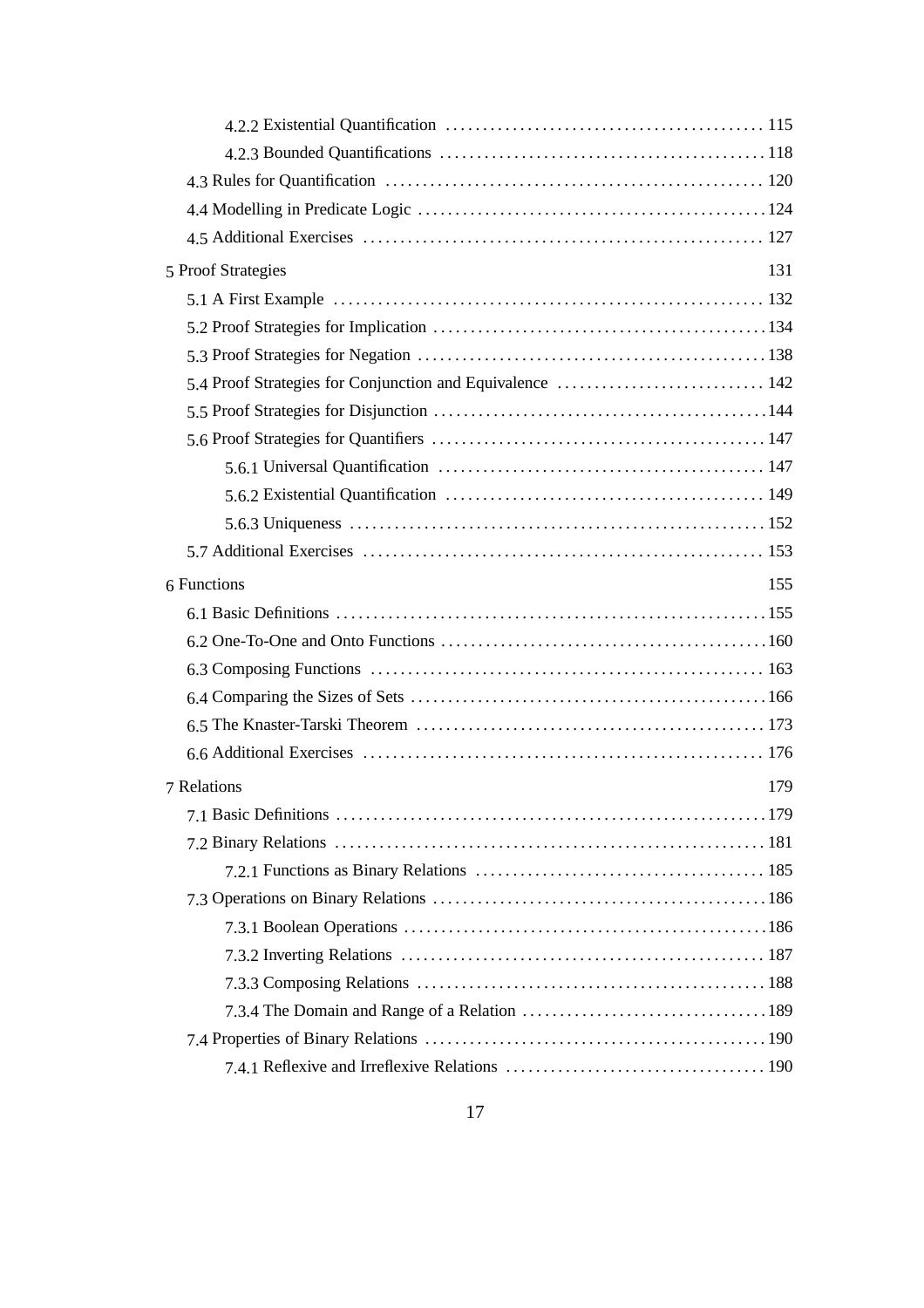| 8 Inductive and Recursive Definitions | 201 |
|---------------------------------------|-----|
|                                       |     |
|                                       |     |
|                                       |     |
|                                       |     |
|                                       |     |
|                                       |     |
|                                       |     |
|                                       |     |
| 9 Proofs by Induction                 | 223 |
|                                       |     |
|                                       |     |
|                                       |     |
|                                       |     |
|                                       |     |
|                                       |     |
|                                       |     |
|                                       |     |
|                                       |     |
|                                       |     |
|                                       |     |
|                                       |     |
| 10 Games and Strategies               | 251 |
|                                       |     |
|                                       |     |
|                                       |     |
|                                       |     |
|                                       |     |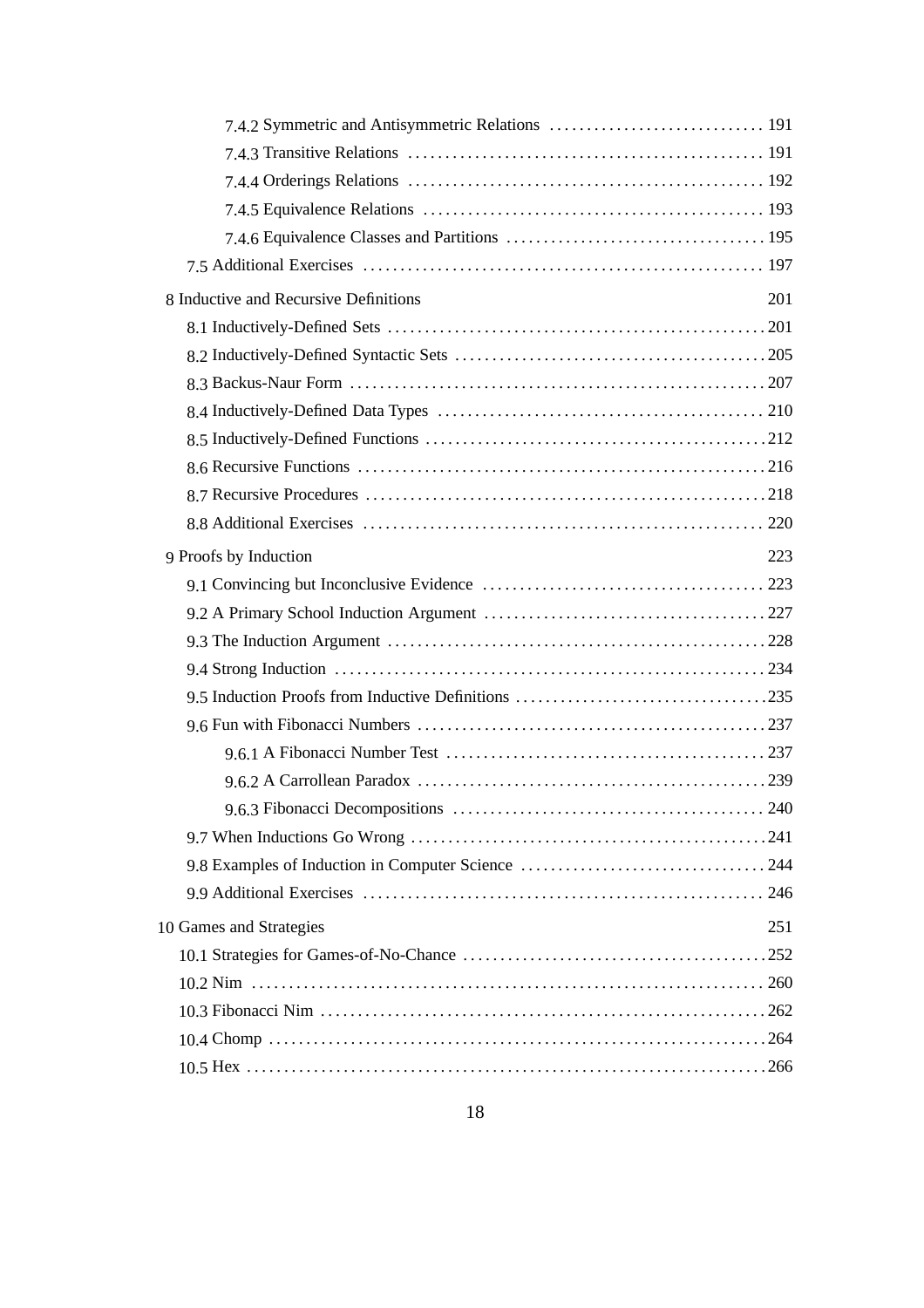| <b>Modelling Computing Systems</b>  | 277 |
|-------------------------------------|-----|
| 11 Modelling Processes              | 279 |
|                                     |     |
|                                     |     |
|                                     |     |
|                                     |     |
|                                     |     |
|                                     |     |
|                                     |     |
|                                     |     |
|                                     |     |
|                                     |     |
| 12 Distinguishing Between Processes | 309 |
|                                     |     |
|                                     |     |
|                                     |     |
|                                     |     |
|                                     |     |
|                                     |     |
|                                     |     |
|                                     |     |
| 13 Logical Properties of Processes  | 333 |
|                                     |     |
|                                     |     |
|                                     |     |
|                                     |     |
|                                     |     |
|                                     |     |
|                                     |     |
|                                     |     |
| 14 Concurrent Processes             | 357 |